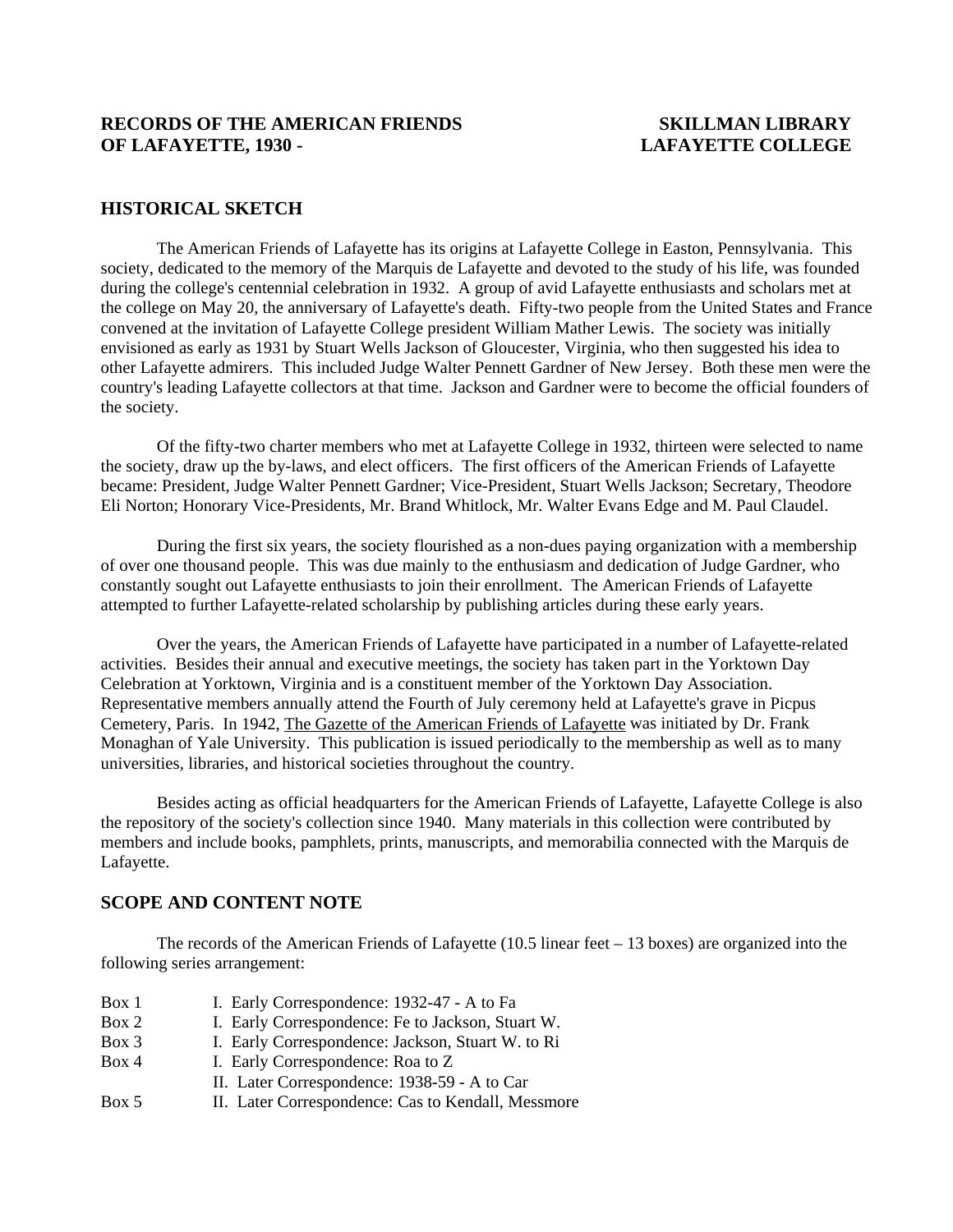#### **RECORDS OF THE AMERICAN FRIENDS SKILLMAN LIBRARY OF LAFAYETTE, 1930 - LAFAYETTE COLLEGE**

| Box 6         | II. Later Correspondence: Kendall, Messmore to Z  |  |  |
|---------------|---------------------------------------------------|--|--|
|               | III. Officer Files: Amyot to Panaggio             |  |  |
| Box 7         | III. Officer Files: Panaggio to Cieslicki         |  |  |
| Box 8         | III. Officer Files: Cieslicki to Evans            |  |  |
| Box 9         | IV. Stuart Wells Jackson Papers: 1930-53 - A to Z |  |  |
| <b>Box 10</b> | V. Subject Files: $1932 - A$ to I                 |  |  |
| <b>Box 11</b> | V. Subject Files: L to P                          |  |  |
| Box 12        | V. Subject Files: Q to Z                          |  |  |
|               |                                                   |  |  |

Box 13 Oversize

 Series I (Box 1-4) contains early correspondence of the American Friends of Lafayette dating from 1932-47. These records are arranged alphabetically by member's name and chronologically within each member's correspondence. Early records were maintained by American Friends of Lafayette secretary Theodore E. Norton and include original letters received and carbon copies of letters sent to every member associated with the society. This early correspondence of the American Friends of Lafayette mainly reflects the officers attempts to build a membership of Lafayette admirers and scholars. Many carbon copies of this series are invitations to join the society, with resulting correspondence indicating the extent to which every member was interested and involved with the group.

 Later correspondence of Series II (Box 4-6) dates 1938-59 and follows the same arrangement as the early correspondence of Series I. Despite the fact that the records of this series cover more years, this later correspondence is much less extensive and reflects a slow diminishment in correspondence between the American Friends of Lafayette secretary and the society's membership.

 Officer files of Series III (Box 6-8) are organized into the following arrangement: president, secretary, and treasurer. Within each grouping, files are arranged alphabetically by officer's name and chronologically within each officer's records. These files date from 1951 to the present, with the bulk of the officer records dating from the 1970's and 1980's.

 American Friends of Lafayette founder Stuart Wells Jackson maintained various records dealing with the society. These papers can be found in Series IV (Box 9) and date 1930-1953. Records are organized alphabetically by subject matter. Jackson's papers are valuable as a record of the early discussions with other avid Lafayette enthusiasts who were interested in the formation of the American Friends of Lafayette. Extensive records containing correspondence between Jackson and Louis Gottschalk, long-time American Friends of Lafayette member and Lafayette historian, exists within this series and most often deals with questions Jackson had regarding materials in his private Lafayette collection. Many of these materials eventually came to the Lafayette College Marquis de Lafayette Collections.

 Subject files of Series V (Box 10-12) include a wide range of records relating to the American Friends of Lafayette society. These files are organized alphabetically by subject headings and date 1932 to the present. Records here deal with the activities of the American Friends of Lafayette and include the Minute Book (1932- 59) of the society, which contains the minutes of both annual and executive meetings. Detailed membership records are maintained in this series as well.

All oversize materials are filed in Box 13.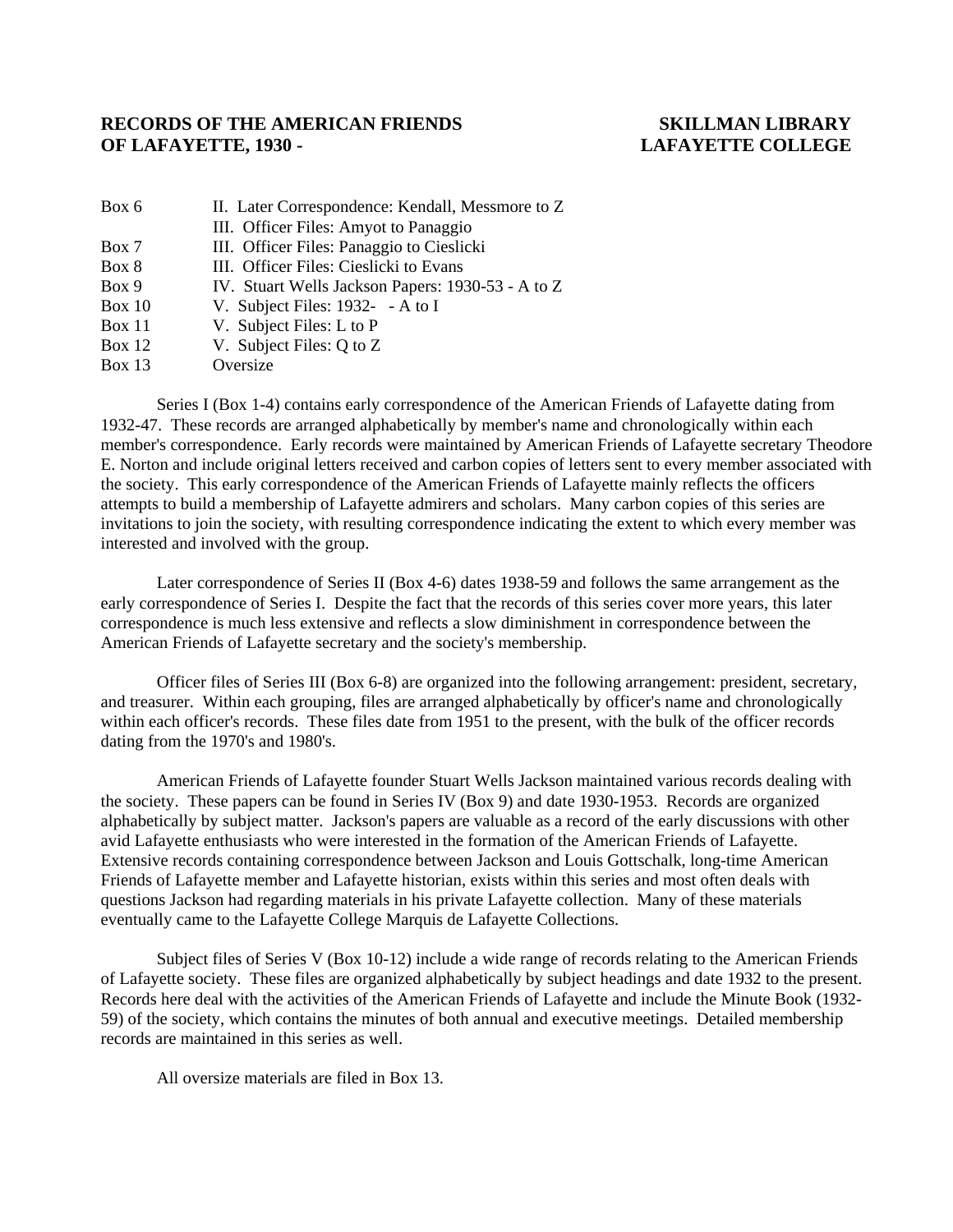# RECORDS OF THE AMERICAN FRIENDS SKILLMAN LIBRARY<br>OF LAFAYETTE, 1930 - LAFAYETTE COLLEGE

## **LAFAYETTE COLLEGE**

#### **INVENTORY**

### **Box 1**

|       |    |                               |                        | Folders        |
|-------|----|-------------------------------|------------------------|----------------|
|       | I. | Early Correspondence: 1932-47 |                        |                |
|       |    |                               | A-Bou                  | $1-9$          |
|       |    |                               | Boyd, Julian P.        | 10             |
|       |    |                               | Bov-Cal                | $11 - 14$      |
|       |    |                               | Cameron, A. Guyot      | 15             |
|       |    |                               | Camp-Chab              | $16-17$        |
|       |    |                               | Chambrun, R.A. de      | 18-19          |
|       |    |                               | Chan-Chil              | 20             |
|       |    |                               | Chinard, Gilbert       | 21             |
|       |    |                               | Cho-Coll               | $22 - 24$      |
|       |    |                               | Columbia, Curtis F.    | 25             |
|       |    |                               | Com-Fa                 | 26-37          |
| Box 2 |    |                               |                        |                |
|       | I. | Early Correspondence (cont.)  | Fe-Farb                | $1 - 2$        |
|       |    |                               | Ford, Allyn K.         | 3              |
|       |    |                               | Ford, Jeremiah D.M.    | $\overline{4}$ |
|       |    |                               | For-Gar                | $5 - 7$        |
|       |    |                               | Gardner, W.P.          | $8 - 16$       |
|       |    |                               | Gardner, W.P. Mrs.-Gou | 17             |
|       |    |                               | Gen-Gil                | 18             |
|       |    |                               | Girondie, A.           | 19             |
|       |    |                               | Githens, H.            | 20             |
|       |    |                               | Gl-Glo                 | 21             |
|       |    |                               | Godfrey, C.E.          | 22             |
|       |    |                               | Goo-Gor                | 23             |
|       |    |                               | Gottschalk, L.         | 24             |
|       |    |                               | Gou-Haig               | $25 - 28$      |
|       |    |                               | Haines, E.I.           | 29             |
|       |    |                               | Hal-I                  | 30-38          |
|       |    |                               | Jackson, H.E.          | 39             |
|       |    |                               | Jackson, S.W.          | $40 - 41$      |
| Box 3 |    |                               |                        |                |
|       | I. | Early Correspondence (cont.)  | Jackson, S.W.          | $1-5$          |
|       |    |                               | Jackson, S.W. Mrs.-Jon | 6              |
|       |    |                               | Jon-Len                | $7 - 13$       |
|       |    |                               | Leon, M.               | 14             |
|       |    |                               | Leu-Lew                | 15             |
|       |    |                               | Lichtenstein, I.       | 16             |
|       |    |                               | Lie-Ml                 | 17-27          |

Moen, E.C. 28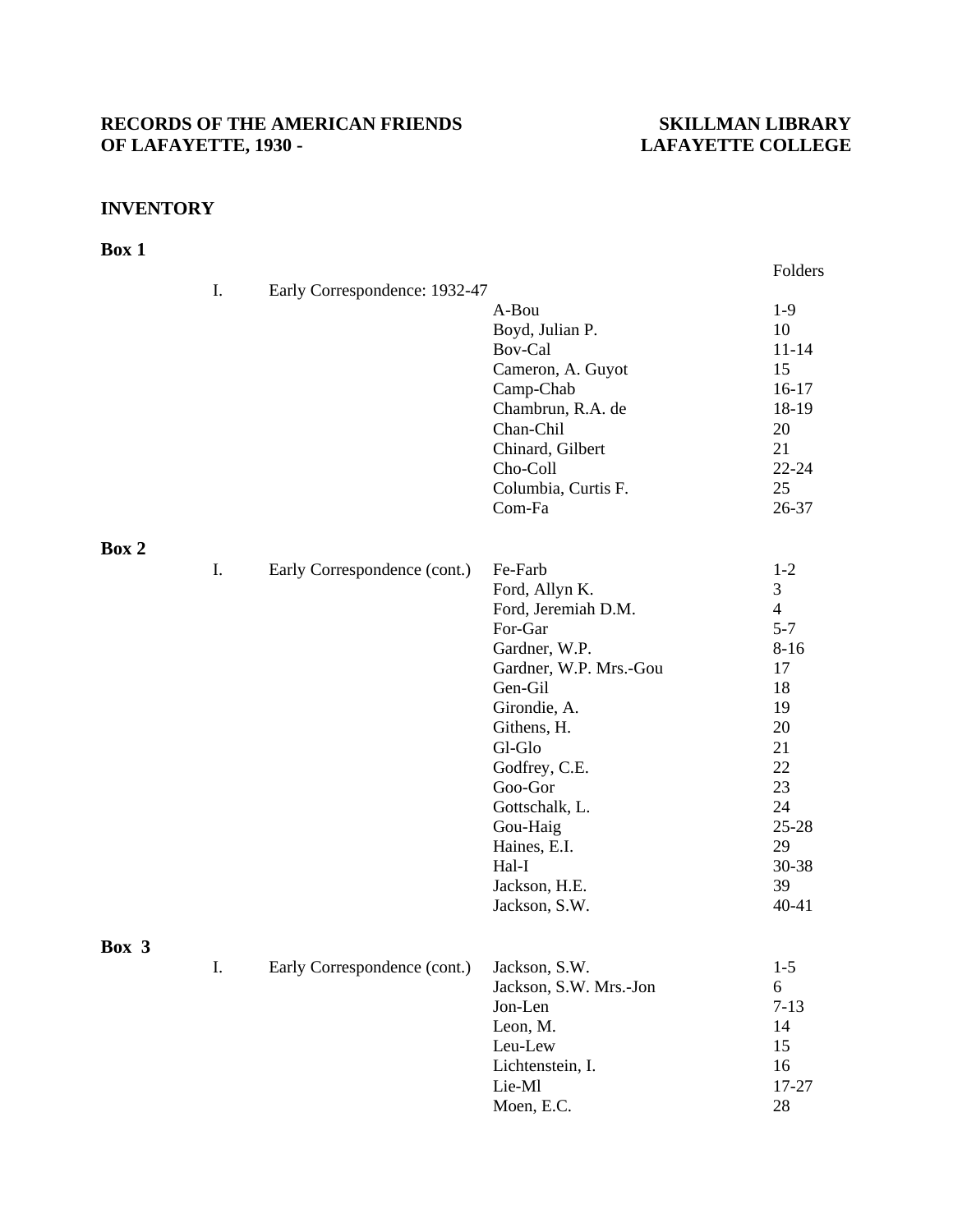### RECORDS OF THE AMERICAN FRIENDS SKILLMAN LIBRARY<br>OF LAFAYETTE, 1930 - LAFAYETTE COLLEGE **OF LAFAYETTE, 1930 -**

|       |     |                               | Monaghan, J.<br>Mone-Nolan, Gen.<br>Nolan, J.B.<br>Nolan, J.B. Mrs.-Pard<br>Paris, W.F.<br>Park-Phillips, Mrs. T.<br>Phillips, W.A.<br>Pi-Ri                                                                                                                                                       | 29<br>30-33<br>34<br>35-38<br>39<br>$40 - 42$<br>43<br>44-48                                                                                                                     |
|-------|-----|-------------------------------|----------------------------------------------------------------------------------------------------------------------------------------------------------------------------------------------------------------------------------------------------------------------------------------------------|----------------------------------------------------------------------------------------------------------------------------------------------------------------------------------|
| Box 4 | I.  | Early Correspondence (cont.)  | Roa-Shre<br>Shriver, J.A.                                                                                                                                                                                                                                                                          | $1 - 7$<br>8                                                                                                                                                                     |
|       |     |                               | Si-Stra<br>Strong, A.<br>Strow-Z                                                                                                                                                                                                                                                                   | $9-13$<br>14<br>$15 - 28$                                                                                                                                                        |
|       | II. | Later Correspondence: 1938-59 | Ames, L.A.<br>A-Car                                                                                                                                                                                                                                                                                | 29-31<br>32-38                                                                                                                                                                   |
| Box 5 |     |                               |                                                                                                                                                                                                                                                                                                    |                                                                                                                                                                                  |
|       | Π.  | Later Correspondence (cont.)  | Cas-Cal<br>Chambrum, J.<br>Chand-Che<br>Chinard, G.<br>Chu-Deyo<br>Deyoe, W.L.<br>Di-Forb<br>Ford, A.K.<br>Fas-Fr<br>Furst, J.H.<br>Ga-Gill<br>Gilmer, A.H.<br>Gilmer, J.C.-Gor<br>Gottschalk, L.<br>Gough, J.F.<br>Gough, Mrs. J.F.-I<br>Jackson, H.E.<br>Jackson, S.W.<br>Jam-Kea<br>Kendall, M. | $\mathbf{1}$<br>$\frac{2}{3}$<br>$\overline{4}$<br>$5 - 7$<br>8<br>$9 - 11$<br>12<br>13<br>14<br>15<br>16<br>17<br>18<br>19-20<br>$21 - 23$<br>24<br>25-38<br>39-40<br>$41 - 42$ |
| Box 6 | Π.  | Later Correspondence (cont.)  | Kendall, M.<br>Kenn-Lz<br>McAllister, T.<br>Ma-MacIntire, J.                                                                                                                                                                                                                                       | $1 - 3$<br>$4 - 6$<br>$\tau$<br>$8 - 12$                                                                                                                                         |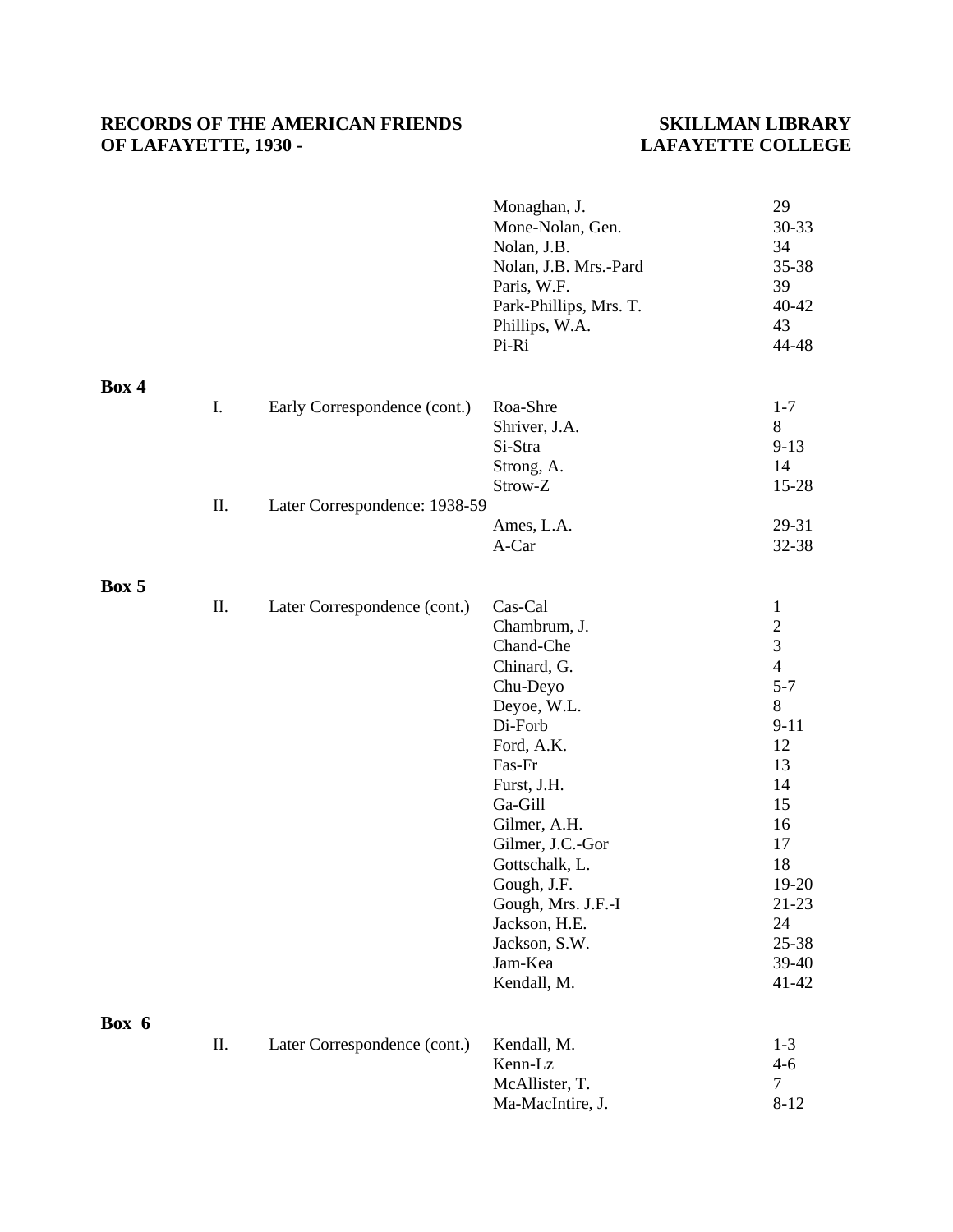### RECORDS OF THE AMERICAN FRIENDS<br>
OF LAFAYETTE, 1930 - LAFAYETTE COLLEGE **OF LAFAYETTE, 1930 -**

|       |      |                       | Mack-Mod<br>Monaghan, F.-Mz<br>Na-Ne<br>Nolan, J.B.<br>Norton, L.H.<br>Norton, T.E.<br>$Nu-Z$ |                 | 13<br>$14 - 16$<br>17<br>18-20<br>21<br>$22 - 23$<br>24-36 |
|-------|------|-----------------------|-----------------------------------------------------------------------------------------------|-----------------|------------------------------------------------------------|
|       | III. | Officer Files: A to Z |                                                                                               |                 |                                                            |
|       |      |                       | President-Amyot: 1960-63                                                                      |                 | 37                                                         |
|       |      |                       | -Gardner: 1972                                                                                |                 | 38                                                         |
|       |      |                       | -Correspondence 1938-46                                                                       |                 | 39                                                         |
|       |      |                       | -MacIntire:                                                                                   | 1946-58         | 40                                                         |
|       |      |                       |                                                                                               | 1957-59         | 41                                                         |
|       |      |                       | -Rotberg:                                                                                     |                 | 42                                                         |
|       |      |                       | -Panaggio:                                                                                    | 1991-96         | 43                                                         |
|       |      |                       |                                                                                               | 1989-90         | 44                                                         |
| Box 7 |      |                       |                                                                                               |                 |                                                            |
|       | III. | Officer Files (cont.) | -Panaggio (cont.)                                                                             |                 |                                                            |
|       |      |                       |                                                                                               | 1988-89         | $\mathbf{1}$                                               |
|       |      |                       |                                                                                               | 1987 (Jan-Apr)  |                                                            |
|       |      |                       |                                                                                               | 1987 (May-Dec.) | $\frac{2}{3}$                                              |
|       |      |                       |                                                                                               |                 | $\overline{\mathcal{L}}$                                   |
|       |      |                       |                                                                                               | 1986 (Jun-Dec)  |                                                            |
|       |      |                       |                                                                                               | 1986 (Jan-May)  | 5                                                          |
|       |      |                       |                                                                                               | 1985 (Jun-Dec)  | $\sqrt{6}$                                                 |
|       |      |                       |                                                                                               | 1985 (Jan-May)  | $\overline{7}$                                             |
|       |      |                       |                                                                                               | 1984 (Aug-Dec)  | $\,8\,$                                                    |
|       |      |                       |                                                                                               | 1984 (Jan-Jul)  | 9                                                          |
|       |      |                       |                                                                                               | 1983 (Aug-Dec)  | 10                                                         |
|       |      |                       |                                                                                               | 1983 (Jan-Jul)  | 11                                                         |
|       |      |                       |                                                                                               | 1982 (Jun-Dec)  | 12                                                         |
|       |      |                       |                                                                                               | 1982 (Jan-May)  | 13                                                         |
|       |      |                       |                                                                                               | 1981            | 14                                                         |
|       |      |                       |                                                                                               | 1980            | 15                                                         |
|       |      |                       |                                                                                               | 1979 (Jun-Dec)  | 16                                                         |
|       |      |                       |                                                                                               | 1979 (Jan-May)  | 17                                                         |
|       |      |                       |                                                                                               | 1978            | 18                                                         |
|       |      |                       |                                                                                               | 1977            | 19                                                         |
|       |      |                       |                                                                                               | 1974-76         | 20                                                         |
|       |      |                       | -Secretary-Anderson:                                                                          | 1971-73         | 21                                                         |
|       |      |                       |                                                                                               | 1971-73         | 22                                                         |
|       |      |                       |                                                                                               | 1969-70         | 23                                                         |
|       |      |                       | -Cieslicki:                                                                                   | 1988            | 24                                                         |
|       |      |                       |                                                                                               |                 |                                                            |

**Box 7**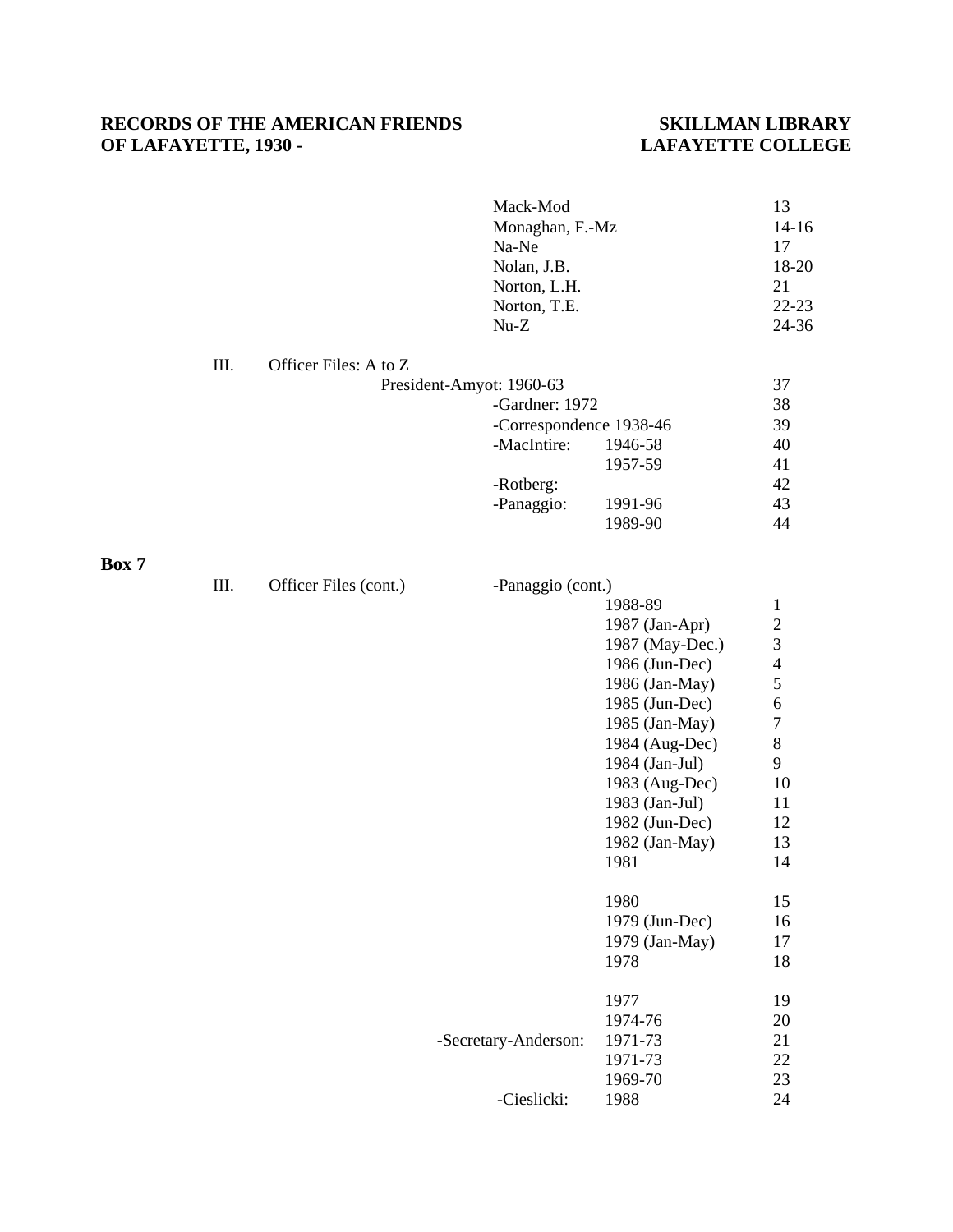### RECORDS OF THE AMERICAN FRIENDS SKILLMAN LIBRARY<br>OF LAFAYETTE, 1930 - LAFAYETTE COLLEGE **OF LAFAYETTE, 1930 -**

|       |      |                                        |                                    | 1987          | $25 - 26$        |
|-------|------|----------------------------------------|------------------------------------|---------------|------------------|
|       |      |                                        |                                    | 1986          | 27-28            |
|       |      |                                        |                                    | 1985          | 29-32            |
|       |      |                                        |                                    |               |                  |
| Box 8 | III. | Officer Files (cont.)                  | -Cieslicki                         | 1985          | $1 - 2$          |
|       |      |                                        |                                    | 1984          | $\mathfrak 3$    |
|       |      |                                        |                                    | 1981-83       | $\overline{4}$   |
|       |      |                                        | -Gennett:                          | 1972-73       | 5                |
|       |      |                                        | -MacIntire:                        | 1968-72       | $\overline{6}$   |
|       |      |                                        |                                    | 1968-71       | $\overline{7}$   |
|       |      |                                        |                                    | 1965-67       | $\boldsymbol{8}$ |
|       |      |                                        | -Thompson:                         | 1956-57       | 9                |
|       |      |                                        | -Treasurer-Boston:                 | 1955-57       | 10               |
|       |      |                                        |                                    | 1951-54       | 11               |
|       |      |                                        | -Spear:                            | 1969-88       | 12               |
|       |      |                                        |                                    | 1985-88       | 13               |
|       |      |                                        | -Evans:                            | 1987-88       | 14               |
|       |      |                                        |                                    | 1989          | 15               |
|       |      |                                        |                                    | 1990          | 16               |
|       |      |                                        |                                    | 1991          | 17               |
|       |      |                                        |                                    | 1992-93       | 18               |
|       |      |                                        |                                    | 1994-95       | 19               |
|       |      |                                        |                                    | 1996-97       | 20               |
|       |      |                                        |                                    | (No date)     | 21               |
| Box 9 | IV.  | Stuart Wells Jackson Papers: 1930-1953 |                                    |               |                  |
|       |      | -Acknowledgement of Gifts              |                                    |               | $\mathbf{1}$     |
|       |      | -Annual Meeting:                       |                                    | 1943          | $\overline{c}$   |
|       |      |                                        |                                    | 1944          | 3                |
|       |      |                                        |                                    |               |                  |
|       |      |                                        |                                    | 1950          | $\overline{4}$   |
|       |      |                                        |                                    | 1951          | 5                |
|       |      |                                        |                                    | 1953          | $\overline{6}$   |
|       |      | -Book Plate                            |                                    |               | 7                |
|       |      | -Colleges                              |                                    |               | 8                |
|       |      | -Correspondence: 1936                  |                                    |               | 9                |
|       |      | -Flag and Colors                       |                                    |               | 10               |
|       |      |                                        | -Institute Francais de Washington: | 1943-50, 1942 | $11 - 12$        |
|       |      |                                        | -Lafayette Centenary Medal:        | 1934          | 13               |
|       |      |                                        | -Acknowledgements                  |               | 14               |
|       |      |                                        | -Correspondence                    |               | $15 - 17$        |
|       |      | -Lafayette & Slavery                   |                                    |               | 18-19            |
|       |      | -Letters to Gottschalk:                |                                    | 1940-43       | 20               |
|       |      |                                        |                                    | 1938-39       | 21               |
|       |      |                                        |                                    | 1936-37       | 22               |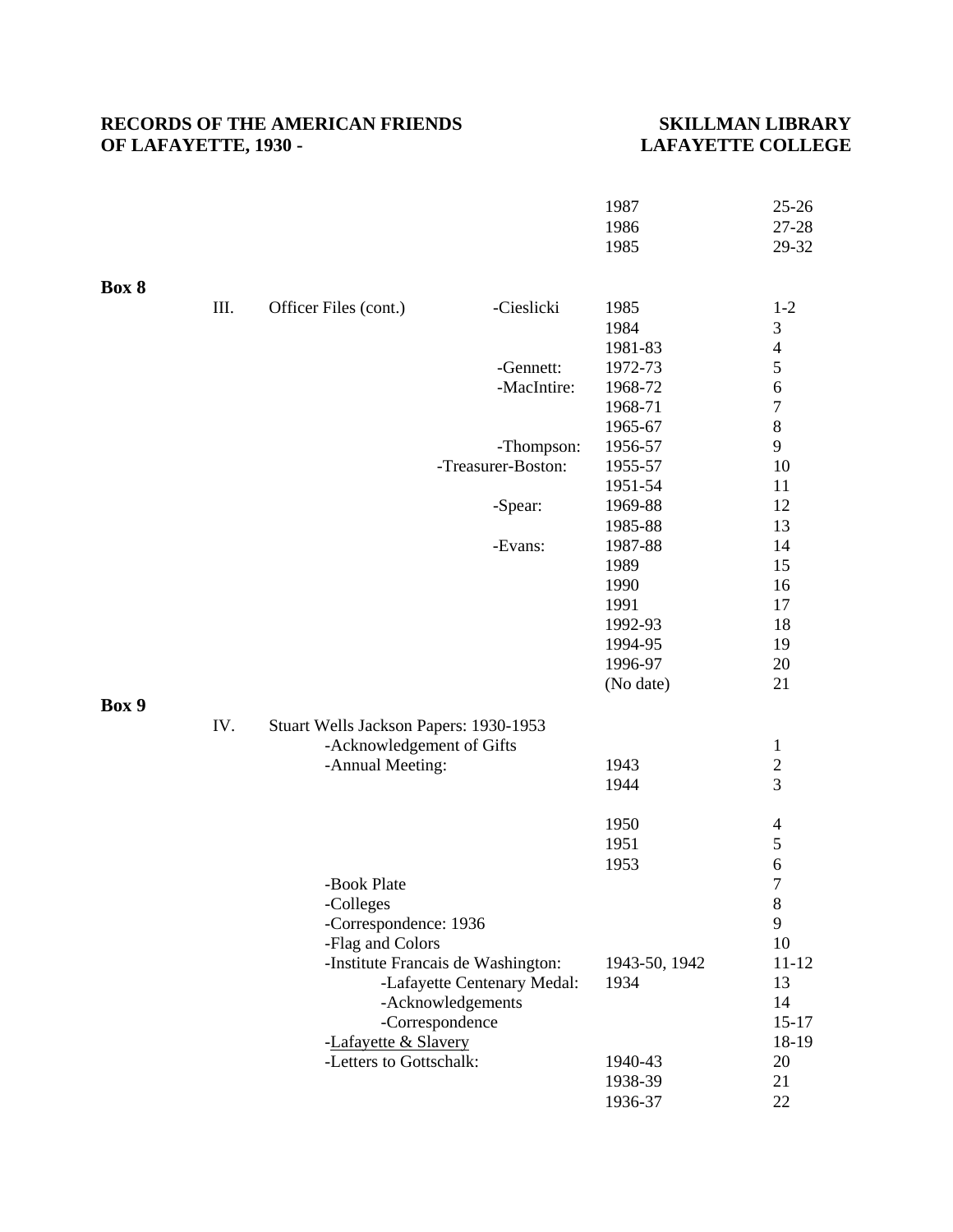### RECORDS OF THE AMERICAN FRIENDS SKILLMAN LIBRARY<br>OF LAFAYETTE, 1930 - LAFAYETTE COLLEGE **OF LAFAYETTE, 1930 -**

|               |    | -Letters from Gottschalk:<br>-Miscellaneous AFL:1941-44<br>-Patriotic Societies<br>-Tara<br>-Yorktown Day:1949 | 1934-35<br>1932-33<br>1930-31<br>1941-48<br>1939-40<br>1937-38<br>1935-36<br>1934<br>1932-33<br>1930-31 | 23<br>24<br>25<br>26<br>27<br>28<br>29<br>30<br>31<br>32<br>33<br>34<br>35<br>36 |
|---------------|----|----------------------------------------------------------------------------------------------------------------|---------------------------------------------------------------------------------------------------------|----------------------------------------------------------------------------------|
|               |    |                                                                                                                |                                                                                                         |                                                                                  |
| <b>Box 10</b> | V. | Subject Files: 1932 -                                                                                          |                                                                                                         |                                                                                  |
|               |    | -Ambulance Fund                                                                                                |                                                                                                         | $\mathbf{1}$                                                                     |
|               |    | -AFL Collection-Accession Book:                                                                                | 1933-74                                                                                                 |                                                                                  |
|               |    |                                                                                                                | 1975-                                                                                                   | $\frac{2}{3}$                                                                    |
|               |    | -Copyrights                                                                                                    |                                                                                                         | $\overline{4}$                                                                   |
|               |    | -Possible Acquisitions                                                                                         |                                                                                                         | $5 - 7$                                                                          |
|               |    | -Cur Non Bookplates (1934)                                                                                     |                                                                                                         | $8\,$                                                                            |
|               |    | -Annual Meetings:                                                                                              | 1932-1938                                                                                               | 9                                                                                |
|               |    | -AFL Collection-Stevens Facsimiles                                                                             |                                                                                                         | 10                                                                               |
|               |    | -Annual Meeting:                                                                                               | 1939                                                                                                    | 11                                                                               |
|               |    |                                                                                                                | 1944                                                                                                    | 12                                                                               |
|               |    |                                                                                                                | 1948-1949                                                                                               | 13                                                                               |
|               |    |                                                                                                                | 1950                                                                                                    | 14                                                                               |
|               |    |                                                                                                                | 1941-58                                                                                                 | 15                                                                               |
|               |    |                                                                                                                | 1959-79                                                                                                 | 16                                                                               |
|               |    |                                                                                                                | 1980-                                                                                                   | 17                                                                               |
|               |    | -Blank envelopes with printed return addresses                                                                 |                                                                                                         | 18                                                                               |
|               |    | -Cassette tapes $(2$ meetings, 1975 & 1978)                                                                    |                                                                                                         | 19                                                                               |
|               |    | -Correspondence-Form Letters                                                                                   |                                                                                                         | 20                                                                               |
|               |    | -French Ambassadors<br>-IRS:1945-52                                                                            |                                                                                                         | 21<br>22                                                                         |
|               |    | -Financial Records:                                                                                            | 1934-35                                                                                                 | 23                                                                               |
|               |    |                                                                                                                | 1938-60                                                                                                 | 24                                                                               |
|               |    |                                                                                                                | 1960-73                                                                                                 | 25                                                                               |
|               |    | $-IRS$ :                                                                                                       | 1951-67                                                                                                 | 26                                                                               |
|               |    | -Ledger:                                                                                                       | 1938-39                                                                                                 | 27                                                                               |
|               |    |                                                                                                                | 1939-45                                                                                                 | 28                                                                               |
|               |    |                                                                                                                | 1945-51                                                                                                 | 29                                                                               |
|               |    | -PA Commission on Charitable Organizations                                                                     |                                                                                                         | 30                                                                               |
|               |    | -Gazette (No.1-25)                                                                                             |                                                                                                         | 31                                                                               |